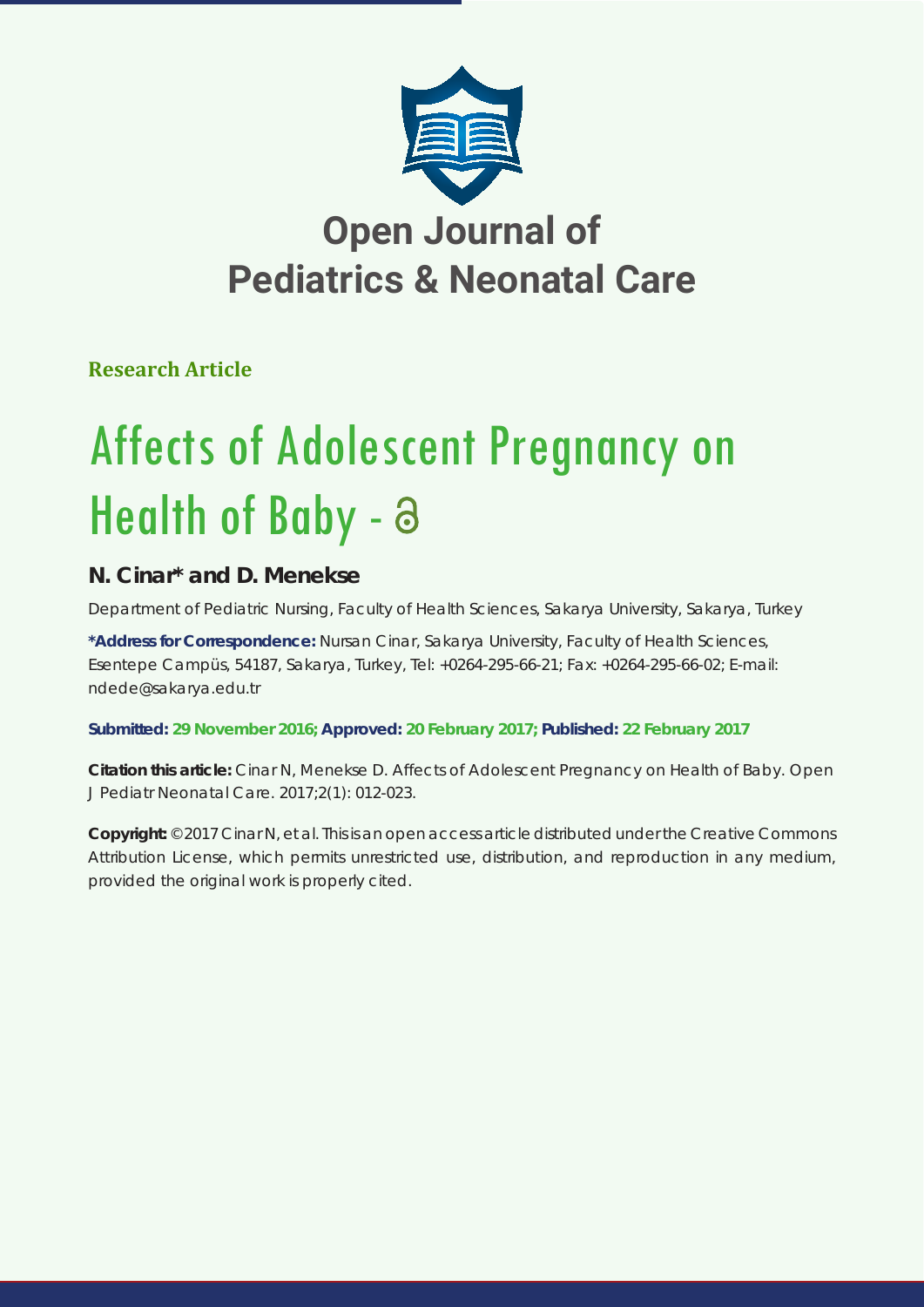#### **ABSTRACT**

The effects of adolescent pregnancies on child health are discussed in this paper. In recent decades adolescent pregnancy has become an important health issue in many countries, both developed and developing. According to WHO data in 2010, there are nearly 1, 2 billion adolescents in the world, which consists of 20% of the world population. 85% of these adolescents live in developing countries. A pregnancy in adolescence, which is a period of transmission from childhood to adulthood with physical, psychological and social changes, has been a public health issue having an increasing importance. Individual, cultural, social, traditional or religious factors play a great role in adolescent pregnancies which are among risky pregnancies. In the related studies, it is obviously stated that adolescent pregnancies, compared to adult pregnancies, have a higher prevalence of health risks such as premature delivery, low birth weight newborn, neonatal complications, congenital anomaly, problems in mother-baby bonding and breastfeeding, baby negligence and abuse. As a result, it is clear that adolescent pregnancies have negative effects on the health of children. Both the society and the health professionals have major responsibilities on this subject. Careful prenatal and postnatal monitoring of pregnant adolescents and providing of necessary education and support would have positive effects on both mother and child health. In this review, we have discussed affects of adolescent pregnancy on the health of a baby.

**Keywords:** Adolescent; Adolescent mothers and their child; Health outcomes; Pregnancy

#### **INTRODUCTION**

In recent decades adolescent pregnancy has become an important health issue in many countries, both developed and developing [1]. According to WHO data in 2010, there are nearly 1,2 billion adolescents in the world, which consists of 20% of the world population. In developing countries, 85% of these adolescents live [2]. Among the adolescent girls between the ages of 15-19, nearly 16 million births are seen in 2008, and this number consists of 11% of the world population [3]. Although adolescent pregnancy is a serious health (anemia, hypertension, preeclampsia and eclampsia, abortion, assisted delivery, stillbirth, maternal complications and postpartum depression) and social problem (decreasing selfconfidence, disruption of adolescent mother, departure from social activities) worldwide, more than 90% of cases occur in developing and developed countries and carry considerable risk [4,5]. In the United States, 9% of women aged 15 to 19 years become pregnant each year of which 5% will deliver a baby, 3% will choose to have an induced abortion, and 1% end in miscarriage or stillbirth [6,7]. The USA has the highest incidence (52.1 per 1000 15 to 19 year-olds) in the developed world and the UK has the highest incidence (30.8 per 1000 15 to 19 year-olds) in Europe [4,8].

The vast majority of these births (95%) occur in low- and middleincome countries [9]. The 2014 World Health Statistics indicate that the average global birth rate among 15 to 19 years old is 49 per 1000 girls. Adolescent Delivery Rate (ADR) ranges from 1 to 299 births per 1000adolescent girls, with the highest rates in countries of sub-Saharan Africa [9].

According to Turkey Demographic and Health Survey (TDHS) 2013 data, 17.2% of the population that is nearly 1/5 of the population is comprised of 10-19 years old adolescents [10]. It is stated that the percentage of motherhood in adolescence increases corresponding to the age, thus, 0.0% in 15 years old, 0.5% in 16 year olds, 3.4% in 17 years old, 4.6% in 18 years old, 16.2% in 19 years old. According to the TDHS 2008 data, the percentage of adolescent mothers was 6%, while that of TDHS 2013 was reduced to 5% [10]. In Turkey, a study by the Ministry of Health was conducted in 81 provinces in order to detect adolescent labors. It was seen that adolescent labor number and rates were higher in provinces in the East and generally in the provinces that were identified as district health centers and in the provinces that received immigrants [11].

Individual, familial and social factors have a great role in the increase of adolescent pregnancies [12]. In the studies conducted, the low level of education among mothers [1,5,13-15] a lower economic status [5], non-working mothers [1,4,5,16], mother's smoking [4], lack of information about contraception and early sexual activity [17] are all factors that affect adolescent pregnancies. The study indicates that there is a significant correlation between ethnicity and adolescent pregnancy [4]; however, there are also studies claiming no between them [5].

In a study conducted in Turkey, adolescent pregnancy is seen that 73.8% is in illegal marriages at the age of 12-17 and 24.4% in illegal marriages at the age of 18-19 [18]. According to the current Turkish civil laws in force, illegal marriages are not valid, but a considerable number of these couples preferred religious marriages, which are not defined as a legal marital status [18]. In Thailand, 91.6% of the adolescent mothers below 20 are single parents [19]. Illegal marriages or divorce in adolescent mothers are other factors that negatively affect maternal and infant health

Giving birth to a child during the adolescent years frequently is associated with long-term adverse consequences for the child [20]. Together with biological immaturity, factors such as unintended pregnancy, inadequate perinatal care, poor maternal nutrition, and maternal stress may cause adverse obstetric and neonatal outcomes in pregnant adolescents [18].

It is possible to examine the effects of adolescent pregnancies on baby health under certain categories (Figure 1), which we will explain the following sections.

#### **Preterm birth / premature infant / preterm delivery**

Preterm is defined as babies born alive before 37 weeks of pregnancy [21]. The rates of preterm birth, low birth weight, and asphyxia are higher among the newborns of adolescent mothers, all of which increase the risks of death and of future health problems for the baby [22]. Preterm birth is another important perinatal challenge faced in clinical practice. Several studies have explored long-term health outcomes for premature infants, including chronic lung disease, visual and hearing problems and neurodevelopment delays [23,24].

In the studies conducted, the rates of preterm birth in adolescents and adults are detected as the following; Mukhopadhyay, et al. [15] 27.7% - 13.%, Omar, et al. [5] 22.5% - 2.9%, Rasheed, et al. [24] 13.2% - 5.6%, Edirne, et al. [14] 28.4% - 14.7%, Duvan, et al. [25] 18.5% - 8.7%, Kovavisarach, et al. [19] 12.1% - 7.1%, Gupta, et al. [4] 8.7%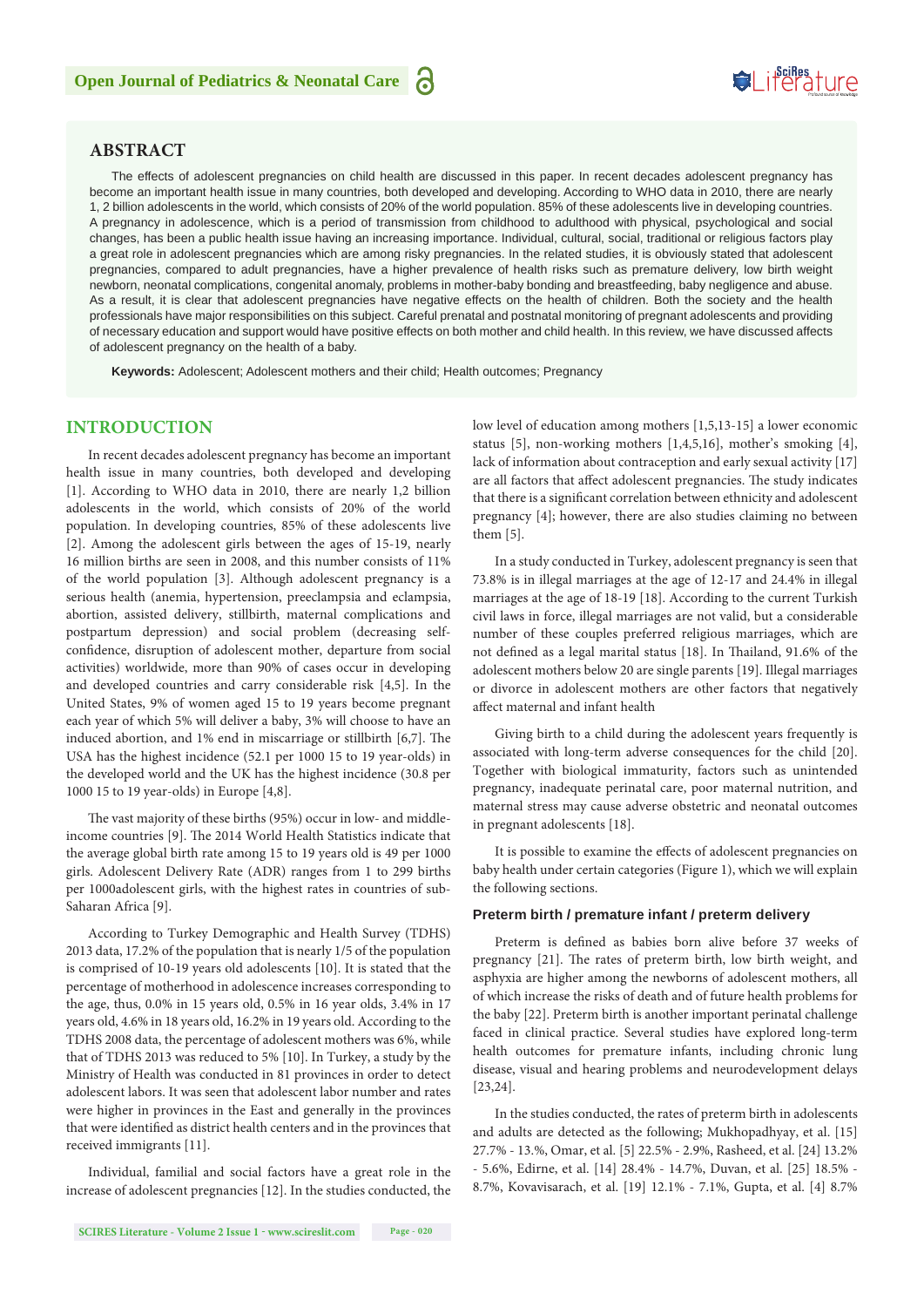

- 7.6%, Keskinoglu, et al. [18] 18.2% - 2.1%, Akdemir, et al. [26] 16% - 1.8%. There is a significant difference between them (Table 1).

#### **Low birth weight**

Low Birth Weight is characterized by the fetus below 2500 grams, and very low birth weight is the birth weight of the fetus below 1500 grams Low birth weight is closely associated with fetal and neonatal mortality and morbidity, inhibited growth and cognitive development, and chronic diseases later in life [27]. In many studies, it is seen that there is a positive relationship between the adolescent pregnancy and low birth weight of the infant [4,14,15,28].

#### **Low Apgar score**

In some studies, it is expressed that the average Apgar scores in the 1st and 5th minutes are below 7 [25,29] the Apgar scores in the 1<sup>st</sup> and 5<sup>th</sup> minutes are below 7 [16,30], which reflects no difference between adolescents and adults. The rate of infant Apgar scores below 7 is 10.1% in adolescents while it is 1% in adults [5].

#### **Congenital abnormalities**

The rates of congenital abnormalities in adolescent deliveries are detected as 1.1% [19], 2.51% [31], 0.9% [15]. In adolescent deliveries, cardiovascular and central nervous system abnormalities are most widely seen among the major congenital abnormalities [31].

In adolescent pregnancies, the risk of developing central nervous system abnormalities such as anencephalia, sipina bifida / meningocele, hydrocephalus/microcephalus; gastrointestinal system abnormalities such as omphalocele, gastroschisis; musculoskeletal system abnormalities such as cleft lip and cleft palate, polydactyly, syndactyly increases [17]. Adult and adolescent mothers are compared in terms of iron folic tablet administration and it is seen that adult mothers (49.1%) use more iron folic tablets than adolescent mothers (40%), and that there is a significant difference between them [15].

#### **Neonatal complications**

In the study by Keskinoğlu, et al. [18], conducted in Izmir with the adolescent mothers, meconium aspiration (8.7%), respiratory distress (2.3%), cordon presentation (2%), Rh isoimmunization (1.8%), infection (0.9%) and postpartum traumatic stress (0.5%) were listed among neonatal complications. In the study by Omar, et al. [5], it is stated that the rate of perinatal complications in the first 24 hours is 18.2% in adolescents, and 4.9% in mothers between 20-35 years old. In the studies, it is found out that the rate of premature rupture of membranes in adolescent pregnancies is 2.2% [18], 20.9% [24] and 16.39% [31].

#### **Infant deaths**

As one of the indicators of a country's health status, infant deaths have a great importance. According to 2013 data of TDHS in Turkey, infant death rate is significantly high among mothers younger than 20 (25 per thousand), 20-29 years old (14 per thousand) and 30-39 years old (25 per thousand) [10]. Infant mortality seen in adolescent pregnancies is given in (Table 2).

A study in the city of Sakarya in Turkey determines that postnatal infant death rate is 2.5% in adolescent pregnancies and 0.1% adult pregnancies [26]. Malabarey, et al. [7] in their studies in the USA evaluate the effect of young maternal age on adverse obstetrical and neonatal outcomes. They stated that the rate of infant deaths in pregnant adolescents below 15 is 0.86%, and it is 0.41% in pregnant adolescents over 15. In another study conducted in the USA, the rate of neonatal mortality is reported as 7.3% between the ages of 10-15, 4.9% between the ages of 16-17 and 4.1% between the ages of 18- 19, so, the younger the mothers are, the higher the rate of deaths is [27]. In a study conducted in India, it is stated that the rate of infant deaths earlier than 48 hours is 5.1% in adolescents and it is 1.7% in adults, which is significantly a high rate [15]. The increased neonatal mortality in infants born to teenage mothers might be mediated by

| <b>Table 1:</b> Rates of preterm birth in adolescent and adult mothers. |                               |               |  |
|-------------------------------------------------------------------------|-------------------------------|---------------|--|
| <b>Studies</b>                                                          | <b>Rates of Preterm Birth</b> |               |  |
|                                                                         | <b>Adolescents</b>            | <b>Adults</b> |  |
| Mukhopadhyay, et al. [15]                                               | 27.7                          | 13.1          |  |
| Omar, et al. [5]                                                        | 22.5                          | 2.9           |  |
| Rasheed, et al. [24]                                                    | 13.2                          | 5.6           |  |
| Edirne, et al. [14]                                                     | 28.4                          | 14.7          |  |
| Duvan, et al. [25]                                                      | 18.5                          | 8.7           |  |
| Kovavisarach, et al. [19]                                               | 12.1                          | 7.1           |  |
| Gupta, et al. [4]                                                       | 8.7                           | 7.6           |  |
| Keskinoğlu, et al. [18]                                                 | 18.2                          | 2.1           |  |
| Akdemir, et al. [26]                                                    | 16                            | 1.8           |  |

| Table 2: The rate of infant deaths in adolescent pregnancies. |                  |                                  |  |
|---------------------------------------------------------------|------------------|----------------------------------|--|
| <b>Studies</b>                                                | Age              | Rate of infant deaths<br>$(\% )$ |  |
| Akdemir, et al. [26]<br>(city of Sakarya in<br>Turkey)        | Ages of 10-19    | 2.5                              |  |
|                                                               | Ages of 20-35    | 0.1                              |  |
| Malabarey, et al. [7]<br>(USA)                                | Ages of below 15 | 0.86                             |  |
|                                                               | Ages of over 15  | 0.41                             |  |
| Chena, et al. [27]<br>(USA)                                   | Ages of 10-15    | 7.3                              |  |
|                                                               | Ages of 16-17    | 4.9                              |  |
|                                                               | Ages of 18-19    | 4.1                              |  |
| Mukhopadhyay, et al.<br>[15]<br>(India)                       | Ages of 13-19    | 5.1                              |  |
|                                                               | Ages of 20-29    | 1.7                              |  |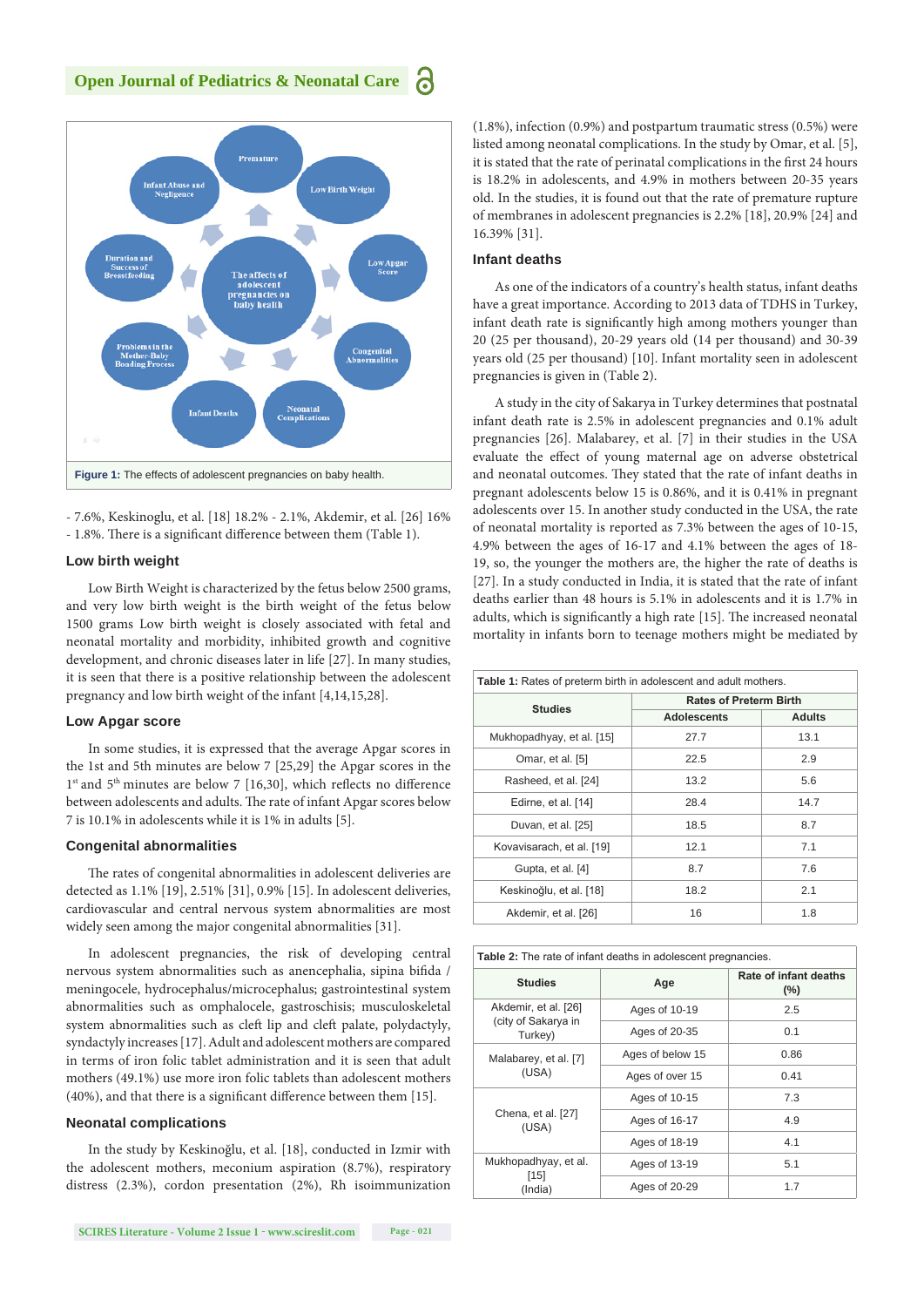**R** 

low weight gain during pregnancy, preterm birth, and/or low birth weight in teenage pregnancy [27]. Because Adolescent pregnancies during pregnancy are may have maternal weight gain, inadequate prenatal care, due to pregnancy have a high risk for hypertension and preeclampsia [26].

#### **Problems in the mother-baby bonding process**

Bonding, which develops in three periods; pregnancy, labor and after the birth, is a mutual emotional relationship [32,33]. It deeply affects the physical, psychological and intellectual development of the child and retains its effect whole life. Parents have to play a key role in order to maintain a healthy process [33]. Motherhood in adolescence is accepted as a risk factor for an adequate relationship between mother and infant and for the subsequent development of the infant [34].

The mother-child bonding is deteriorated in the first years of the child's life, especially because the mother is still immature and is undergoing a period of development [35]. It is found out that adolescent mothers, compared to adults, have a lower tendency to touch, call, smile at and accept their babies [36]. In a study by Crugnola, et al. [34] it is expressed that adolescent mothers spend more time establishing a poor relationship and that they play less with their babies. In our literature reviews, we found out that there was limited number of studies on this subject. Informative studies are required on this subject.

#### **Duration and success of breastfeeding**

Breastfeeding practices among adolescent mothers is a biopsychological process which includes negative and positive factors along with the importance of social support in the intention of breastfeeding, starting and continuing of breastfeeding [37]. Despite substantial evidence of maternal and infant benefits of breastfeeding, adolescent mothers initiate breastfeeding less often and maintain breastfeeding for shorter durations when compared to their adult counterparts [38].

The intention of breastfeeding is an important determiner in the starting and continuing of breastfeeding. McDowell, Wang, & Kennedy-Stephenson [39] have reported in their study that 43% of adolescent mothers, 75% of mothers between 20-29 and 75% of mothers above 30 have the intention of breastfeeding. Kyrus, Valentine, & DeFranco [40] have emphasized that adolescent mothers (44%) have a lower rate of breastfeeding intention than adult mothers (65%), which is influenced by an insufficient social support and poor socioeconomic conditions. It is more probable for mothers having breastfeeding intention to start breastfeeding [41]. Kyrus, et al. [40] have stated that breastfeeding rates in deliveries before 37 weeks are 20.9% for adolescent mothers younger than 15, 40.7% for mothers between 15-19, 56.8% for mothers older than 20, and that breastfeeding rate significantly decreases as the mother is younger. Teenage mothers' breastfeeding experiences may be similar to adult women's breastfeeding experiences, but teenage mothers may require additional breastfeeding support [42]. Oddy, et al. [43] have reported that 12.6% of the mothers below 20, 27.2% of the mothers between 20-24 and 29.9% of the mothers between 25-30, 21.5% of the mothers between 30-34 and 8.9% of the mothers older than 35 have breastfed their babies for less than 6 months. As for breastfeeding for more than 6 months, mothers younger than 20 have the least rate of breastfeeding (3.2%).

Midwestern United States is emphasized that the interactive education given to the adolescent mothers by the team of lactation and peer consulting has a positive effect on their breastfeeding initiation and duration up to 6 months postpartum [38]. It is essential that breastfeeding education is given to adolescent mothers and familial and social support is increased.

#### **Infant abuse and negligence**

Infants of adolescent mothers as a result of unplanned pregnancies may face various problems They are at risk of abuse, neglect, and school failure and are more likely to engage in criminal behavior later on [5,44]. Adolescent mothers may not possess the same level of maternal skills as adults do. There is a debate in the literature regarding the association between maternal age and child abuse [45]. It is emphasized that children of adolescent mothers have a higher rate of maltreatment [46]. In most studies, it is stated that children of adolescent mothers are exposed to a higher rate of unjust treatment in many ways, compared to the children of adult mothers [47,48].

It is reported that children of adolescent mothers are at risk in terms of cognitive and social development. Negative environmental conditions, including lack of stimulation or close and affectionate interaction with primary caregivers, child abuse, violence within the family, or even repeated threats of physical and verbal abuse during these critical years can have a profound influence on these nerve connections and neurotransmitter networks, potentially resulting in impaired brain development [49]. Mother's lack of knowledge and experience on motherhood and baby care is a risk factor of child neglect.

#### **CONCLUSION**

Adolescent pregnancy is a common public health issue for both the mother and the child in terms of health, emotional and social outcomes. Adolescent pregnancies which have an important role in child health are an issue that should be carefully evaluated. In this compilation, the effect of adolescent pregnancies on the health of a child is discussed. Upon a literature research, it is seen that pregnant adolescents have greater health problems during pregnancy, labor and after labor, compared to pregnant adults. As for the baby, it is reported that premature labor, low birth weight, neonatal complications, congenital abnormalities, problems in mother-child link and breastfeeding and child abuse and neglect are among the problems that are widely seen as a result of adolescent pregnancies. The factors affecting this condition are emphasized as the educational and occupational status of the pregnant adolescent, socio-economical conditions, marital status, and family structure, racial and ethnic roots. The risk factors for adolescent pregnancy are multiple and complex. In order to clarify this issue, more comprehensive epidemiological studies which evaluate the effect of adolescent pregnancies on child health are needed.

 As a result, it is clear that adolescent pregnancies have negative effects on the health of children. Both the society and the health professionals have major responsibilities on this subject. Careful prenatal and postnatal monitoring of pregnant adolescents and providing of necessary education and support would have positive effects on child health.

#### **REFERENCES**

1. [Gokce B, Ozsahin A, Zencir M. Determinants of adolescent pregnancy in](https://www.ncbi.nlm.nih.gov/pubmed/17107636)  [an urban area in Turkey a populatıon-based case-control study. Journal of](https://www.ncbi.nlm.nih.gov/pubmed/17107636)  [Biosocial Science 2007; 39](https://www.ncbi.nlm.nih.gov/pubmed/17107636)**:** 301-311.